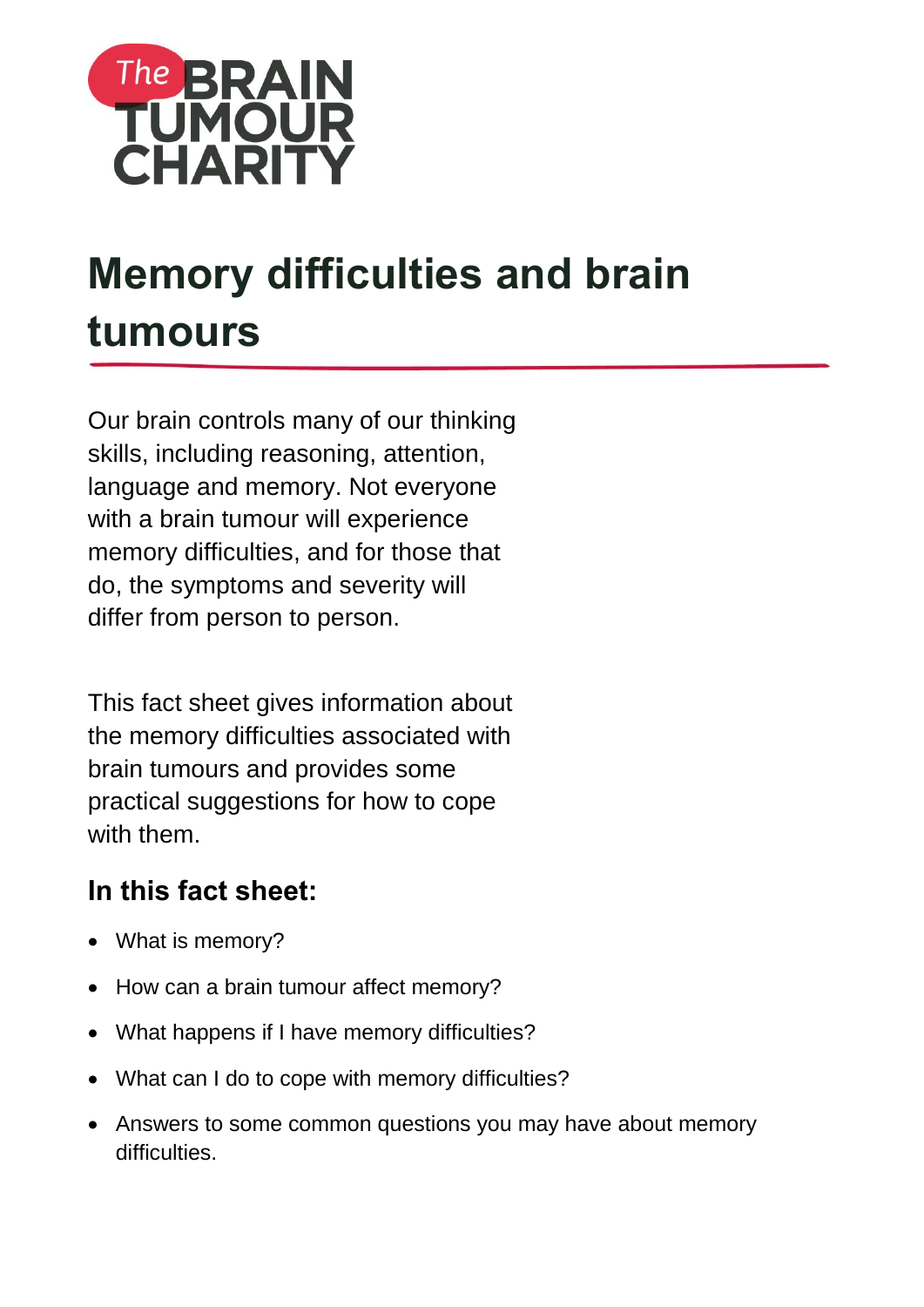# **What is memory?**

Memory is one of our thinking skills. (These skills are sometimes called cognitive functions.) Memory is our ability to take in, store and recall information at a later time.

There are various types or aspects of memory, but it can be broadly split into 2 types:

## **Short-term memory (also known as 'working memory')**

This type of memory is used when we remember things from just a few seconds ago, such the name of a person we've just met.

Short-term memory lasts for approximately 20 seconds. It can be forgotten after those few seconds or can be converted into long-term memory, depending on its importance and the circumstances..

Part of short-term memory is your working memory. You use this to store information on a temporary, short-term basis, such as when you need to remember numbers to do a sum in your head.

## **Long-term memory**

Long-term memory stores information and allows you to recall information from the past, whether this is a minute ago, a year ago or many decades ago.

Long-term memory can be further divided in to four sub-types:

#### **Procedural memory**

Procedural memory involves remembering how to carry out processes and activities, such as swimming, driving and riding a bike.

#### **Semantic memory**

Semantic memory is a type of memory that allows us to describe and give meaning to our world. This involves the language we use and all the concepts associated with it, for example , naming a city, describing what a cat is, or explaining what you were taught at school.

#### **Episodic memory**

Episodic memory is the memory of specific events and experiences you've lived through, for example remembering what happened at a family member's birthday.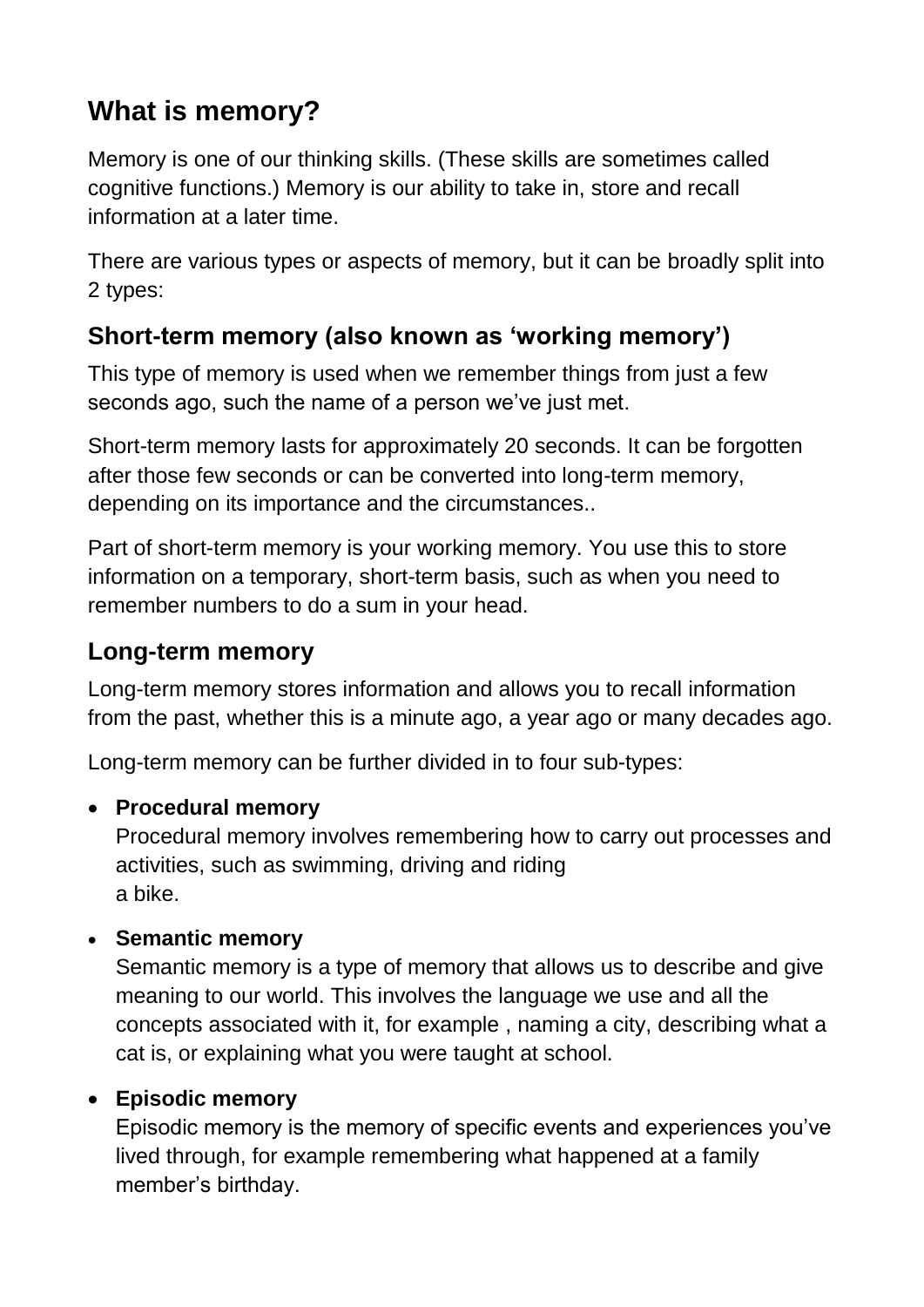#### **Prospective memory**

Prospective memory is used to remember appointments or events that will happen in the future.

## **How can a brain tumour affect memory?**

There are 3 stages involved in remembering:

- Getting information into memory (encoding)
- Keeping the information in memory (storing)
- Getting the information back out again when you need it (retrieving or recalling).

Brain tumours could cause difficulties with one or more of these stages.

Not everyone with a brain tumour will experience memory difficulties. If you do, how you're affected will mainly depend on:

- Where your tumour is in the brain (location)
- The treatment you have.

The severity and type of memory difficulties differ from person to person, so you may not have the same problems as someone with a tumour in the same location and having the same treatment.

## **Effect of brain tumour location in memory**

Many areas of the brain are involved in storing and recalling different types of memories. For this reason, it's not always possible to accurately predict if and how a person's memory will be affected by a brain tumour.

However, two areas of the brain are particularly involved in memory – the [frontal lobe](https://www.thebraintumourcharity.org/understanding-brain-tumours/resources/jargon-buster/?letter=F#frontal-lobe) and the [temporal lobe.](https://www.thebraintumourcharity.org/understanding-brain-tumours/resources/jargon-buster/?letter=T#temporal-lobe) If your tumour is in these areas of the brain, it's more likely (but not definite) that your memory will be affected.

## **Effect of treatment**

Neurosurgery, chemotherapy and radiotherapy can all have an effect on the brain that may, in turn, affect memory. Again, the effects of treatment will vary from person to person.

Surgery on the brain can cause some temporary swelling, which may affect [cognition](https://www.thebraintumourcharity.org/understanding-brain-tumours/resources/jargon-buster/?letter=C#cognition) (thinking skills) in general, including your memory.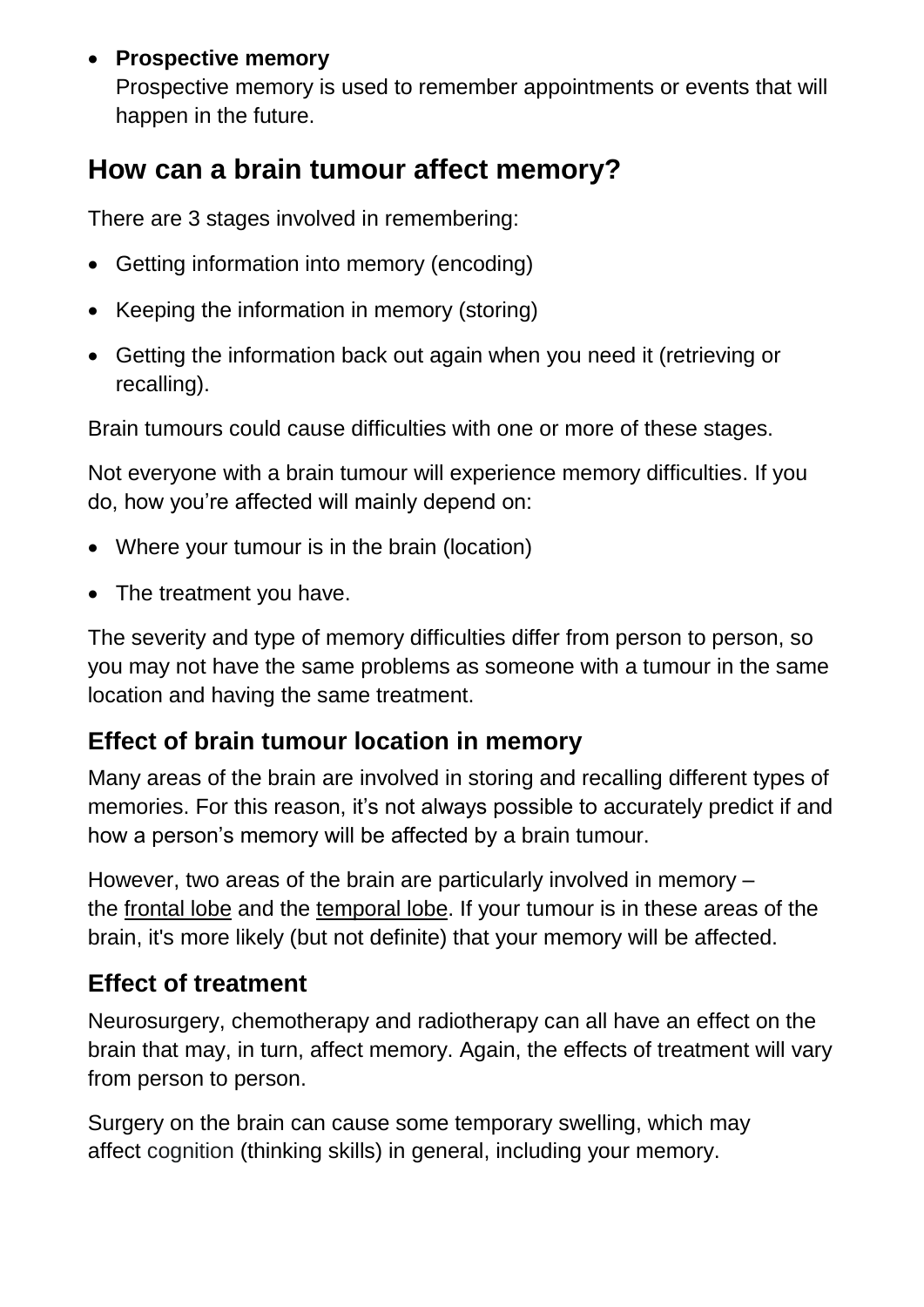Chemotherapy and radiotherapy may also affect [cognition](https://www.thebraintumourcharity.org/understanding-brain-tumours/resources/jargon-buster/?letter=C#cognition) and energy levels in general. Side-effects caused by these treatments could last for weeks, sometimes even months, after treatment has ended.

# **What happens if I have memory difficulties?**

If you display memory problems, you'll usually be referred to a neuropsychologist or clinical psychologist, who will run various memory tests to help identify which part of your memory functioning has been affected and to provide you ways of coping.

The tests can assess your ability to store and recall information and to solve problems. An example of these tests is you may be asked to recall a list of words that have just been read out to you.

You may hear your psychologist use the term amnesia to describe your memory difficulties. They may use different terms for:

- Loss of memories formed before you had a brain tumour or treatment . This is called retrograde amnesia.
- Difficulty remembering memories formed after you had a brain tumour or treatment. This is called anterograde amnesia, and may affect your ability to learn new information.

# **What can I do to help cope with memory difficulties?**

Identifying exactly what kind of memory difficulties you have can help you and your healthcare team work our ways to reduce the effect these problems have on your everyday life.

#### **Don't be too hard on yourself!**

Not being able to remember things like you used to can be frustrating, stressful, embarrassing, and more.

People with memory difficulties have said it helps if you can be upfront and open about it (tell people you have difficulties) and also, where possible, see the funny side of it.

Depending on what difficulty you have and how badly it affects you, you may find some of the following suggestions useful. They have been suggested by people with brain tumours and healthcare professionals: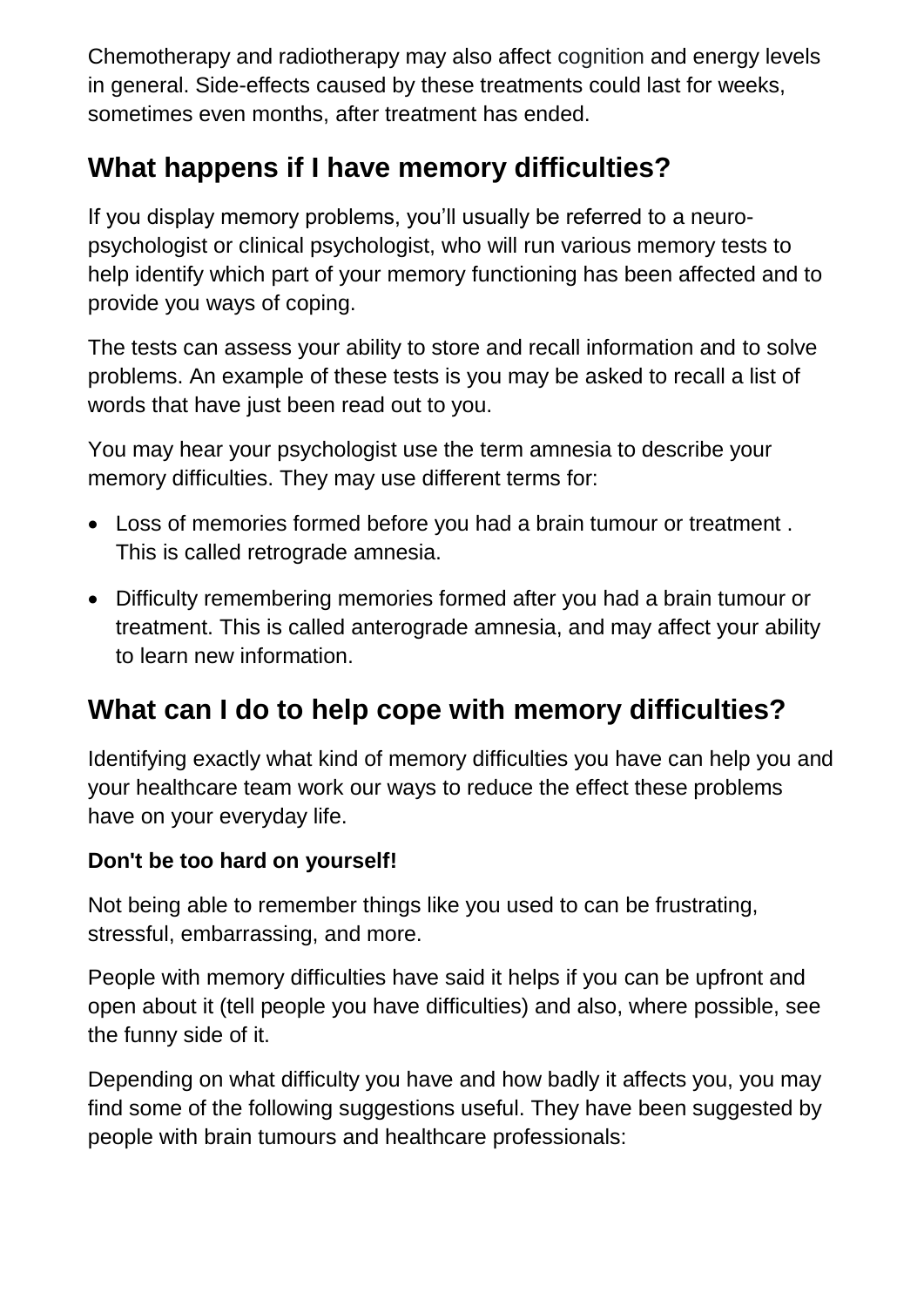#### **Make plans and organise**

- **Plan ahead** Mentally go through what you'll be doing and what you're likely to need, write it down, then put everything you need somewhere that you can't miss it, like by the front door.
- **Make lists** Keep a shopping list on a notebook in the kitchen or on your phone, some supermarkets have apps which have a shopping list function. Add items when you run out and tick them off when you go shopping.

You could also consider online shopping - supermarkets produce a list of your favourites and recently bought items to prompt you.

 **Develop a set routine** - Having a regular routine can help you to remember what is going to happen throughout the day. Make sure you include time to rest and plan some variety, so you don't get bored.

## **Adapt your environment**

 **Have particular places to keep things** - leave items in the same places around your home, so that you know where to look for them. For example, if you have difficulty finding your house keys, try to always leave them in the same drawer.

Or have a large bowl, near the front door, where you leave all the important things you need to take when you leave the house – keys, purse/wallet, phone, glasses etc.

- **Label drawers and cupboards** get rid of unnecessary items and label drawers and cupboards with what is inside them – using words or pictures, whichever you find most useful.
- **Colour code your keys** you can get coloured 'covers' for your keys. Use a different colour for each key and keep a list in your purse/wallet and on a noticeboard in your kitchen of what each coloured key is for.
- **Leave yourself reminder notes** this can help you with things you might otherwise forget. For example, you could leave yourself a note by the front door reminding you to check that windows are closed before you leave the house.
- **Reduce noise and minimise distractions** it's more difficult to remember or learn new things when your environment is noisy or busy.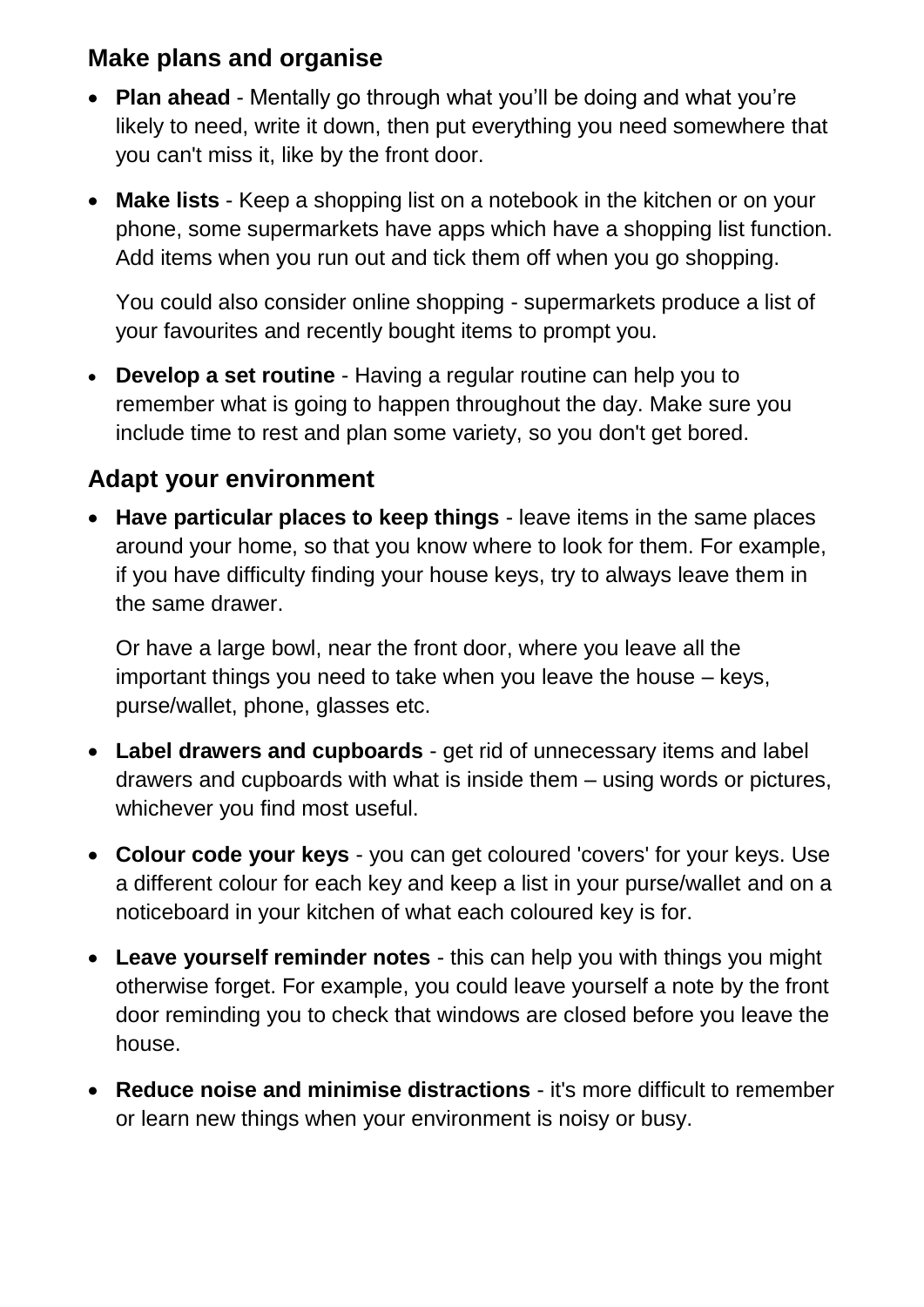#### **Use memory aids**

 **Mobile phones** - your mobile phone can be used in many ways to help with memory.

You can use the calendar and alarm to remind you about events and appointments.

Take photos of what you're doing in the day to look back on or add photos to your contacts to help you remember people.

Use websites, such as Googlemaps, if you're getting lost in familiar places.

You can add "in case of emergency" or "ICE" after a contact, so that someone can find an important contact, even if you can't.

 **Apps and memory games** - you can download apps for relaxation exercises and other techniques that can help reduce stress, and so help with memory.

There are many apps and online games that claim to test, train and improve your memory. However, there's no real evidence that playing memory games improves memory. You may get better at the game, but this doesn't mean the benefits last or transfer over to real life.

There is some evidence that keeping your brain active may slow down deterioration of your memory, but there are many ways of doing this. So games may help with this, but it's the mental activity rather than the games themselves, having the effect.

- **Keep a diary** if you prefer written reminders, a diary is a good way to keep track of your plans.
- **Medication organisers or pill boxes** if you're taking prescription medications, you may wish to buy a medication organiser or pill box to help you track what you have to take and when. These are available from most pharmacies.
- **Locator devices** these are small electronic tags that can be attached to things, such as your keys or wallet. If you can't remember where you've left them, you press a button on a 'locator device' and the tag will beep.

(You'll need to keep the locator device in a regular, obvious place!)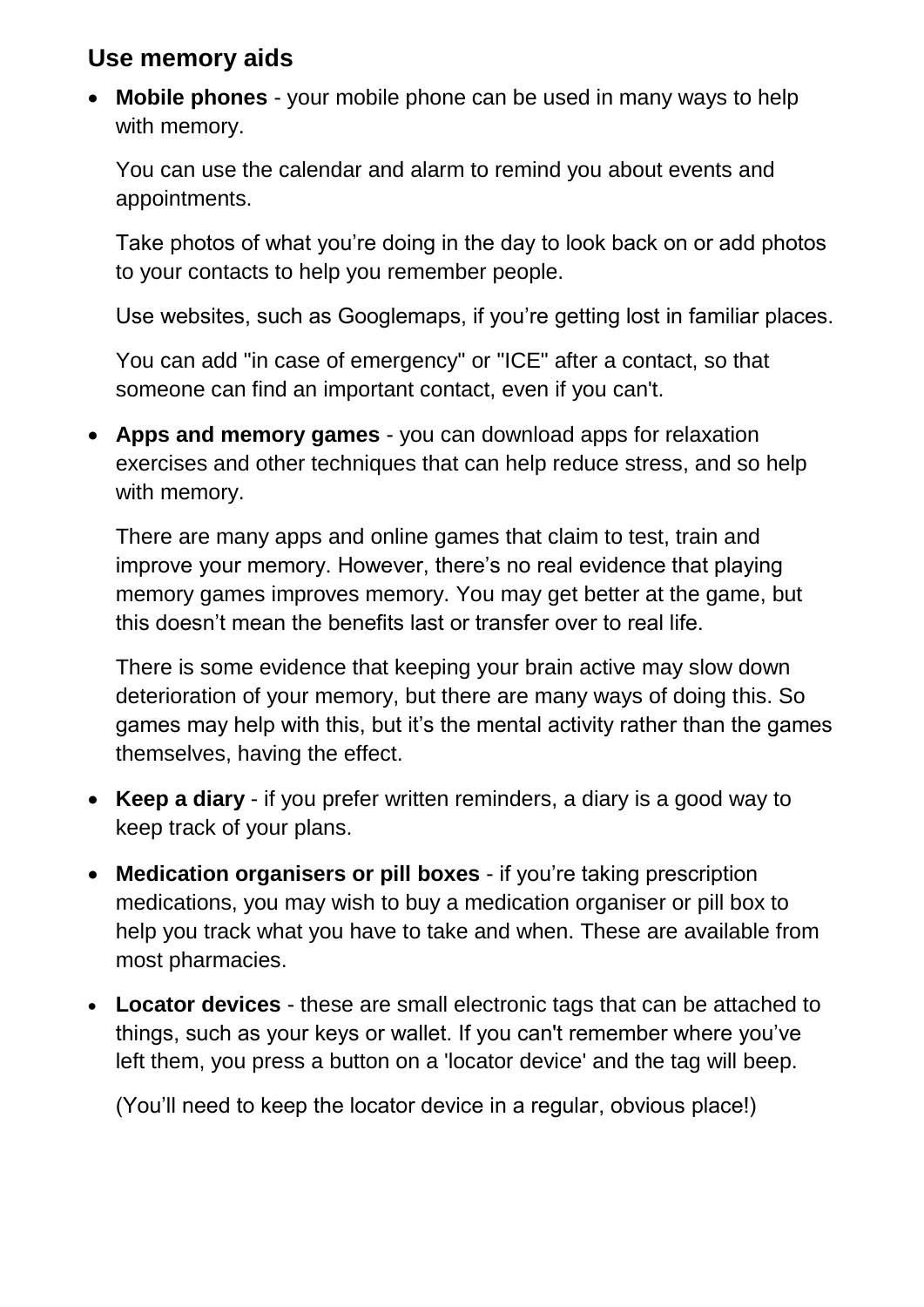#### **Use memory techniques**

- **Keep things relatively simple** memory difficulties may affect your ability to undertake complex activities. Avoid multi-tasking - focus on one thing at a time and break down tasks into small steps. Create breaks between tasks, such as making a cup of tea or even just stand and stretch.
- **To remember a name** when you're first told the name, concentrate and make sure you've heard the name correctly. Connect the name with something about their physical appearance, the type of clothes they wear, or their personality. Use their name in conversation and also repeat it in your head.

Afterwards picture the association you've made between their name and appearance. When you meet them again, hopefully seeing them will jog your memory into remembering the association you previously made and, therefore, their name.

Words starting with the same letter as the person's name or which rhyme with their name can also help. For example, Happy Hannah or, for a keen cyclist, Bike Mike. As an alternative, you could carry a small photo album with people's names by their pictures. Or save photos, with contacts on your phone.

 **To remember a word** - try not to worry about finding the exact word and use a different word instead. Or you could describe the word.

Don't let this put you off socialising – tell your friends about your difficulty finding words and let them know how you want them to help e.g. do you want them to prompt you?

- **To remember where you put something** try to picture yourself and where you were when you last used it. Or picture what you were doing when you last had it.
- **To remember why you've gone into a room** many people find that they go into a room and can't remember why. Go back to where you were when you decided to go into the room and retrace your steps. It often helps to jog your memory.
- **To remember what you've done during the day** Talk about your day to others or yourself; write it down and look back over it. Some people use their mobile phones to take photos throughout the day to remind them.
- **Rehearse** Once you've found the strategies and techniques which work for you, practice them with a friend or partner.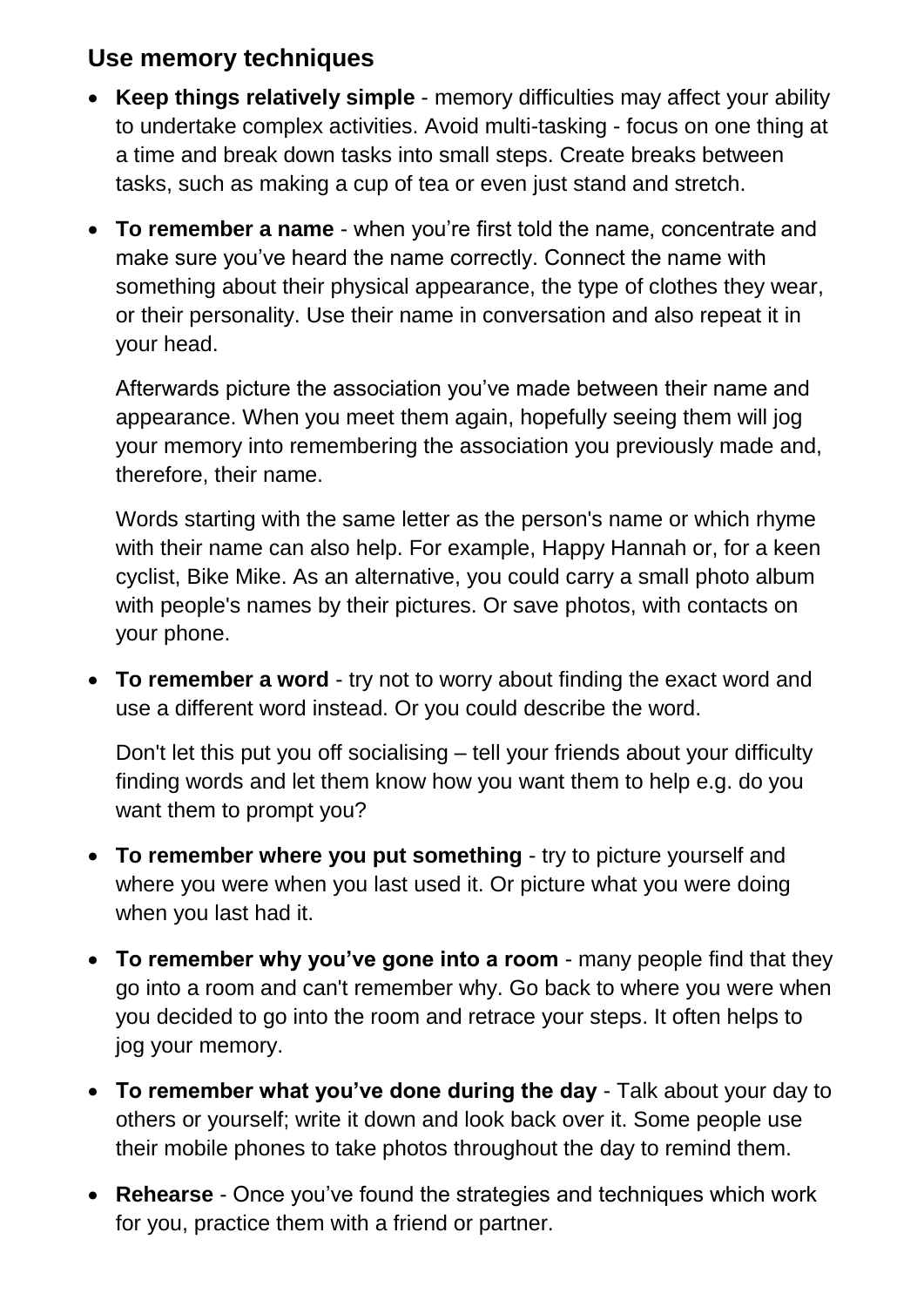#### **Improve your general wellbeing**

Taking care of yourself can affect how well you function mentally:

 **Exercise** - exercise has been shown to help memory and thinking by affecting chemicals and blood flow in the brain, and by improving mood and sleep, and reducing stress and anxiety.

Try to exercise for at least 30 minutes, five times a week - anything that gets the heart pumping or makes you break out in a slight sweat. You can try brisk walks, swimming, cycling, dancing or tai chi, even doing the housework or the gardening!

 **Diet** - eat regular, balanced meals, and try to include your 5-a-day of fruit and vegetables. Taking time to eat your meals can also help give regular breaks in the day and time to recover mentally.

Try to drink at least 2 litres of fluid a day, and drink alcohol in moderation. If possible, give up smoking.

For more information about Diet, see our *[Diet and brain tumours](https://www.thebraintumourcharity.org/understanding-brain-tumours/living-with-a-brain-tumour/diet-nutrition/)* webpage and fact sheet.

 **Rest and sleep** - Take plenty of breaks and rest throughout the day or even whilst doing tasks. People with brain tumours often feel fatigued for a variety of reasons and being tired can affect your ability to memorise or remember things.

Likewise, get a good amount of sleep (6-8 hours) to help with this.

 **Keep your brain active** - Keeping your brain active may help you keep your memory skills for longer.

There are many ways to do this including reading, watching or listening to the news, doing puzzles/jigsaws or games, learning a new hobby.

Try to do a variety of things so all your senses are used.

 **Stay socially active** - Research has shown that staying socially active is one

It can be difficult, as you may have lost confidence, but having good friends, volunteering for charities and other forms of social engagement seem to protect memory.

For more information, read our tips on *[Taking care of your mental health](https://www.thebraintumourcharity.org/get-support/taking-care-your-mental-health/)  [and overcoming isolation.](https://www.thebraintumourcharity.org/get-support/taking-care-your-mental-health/)*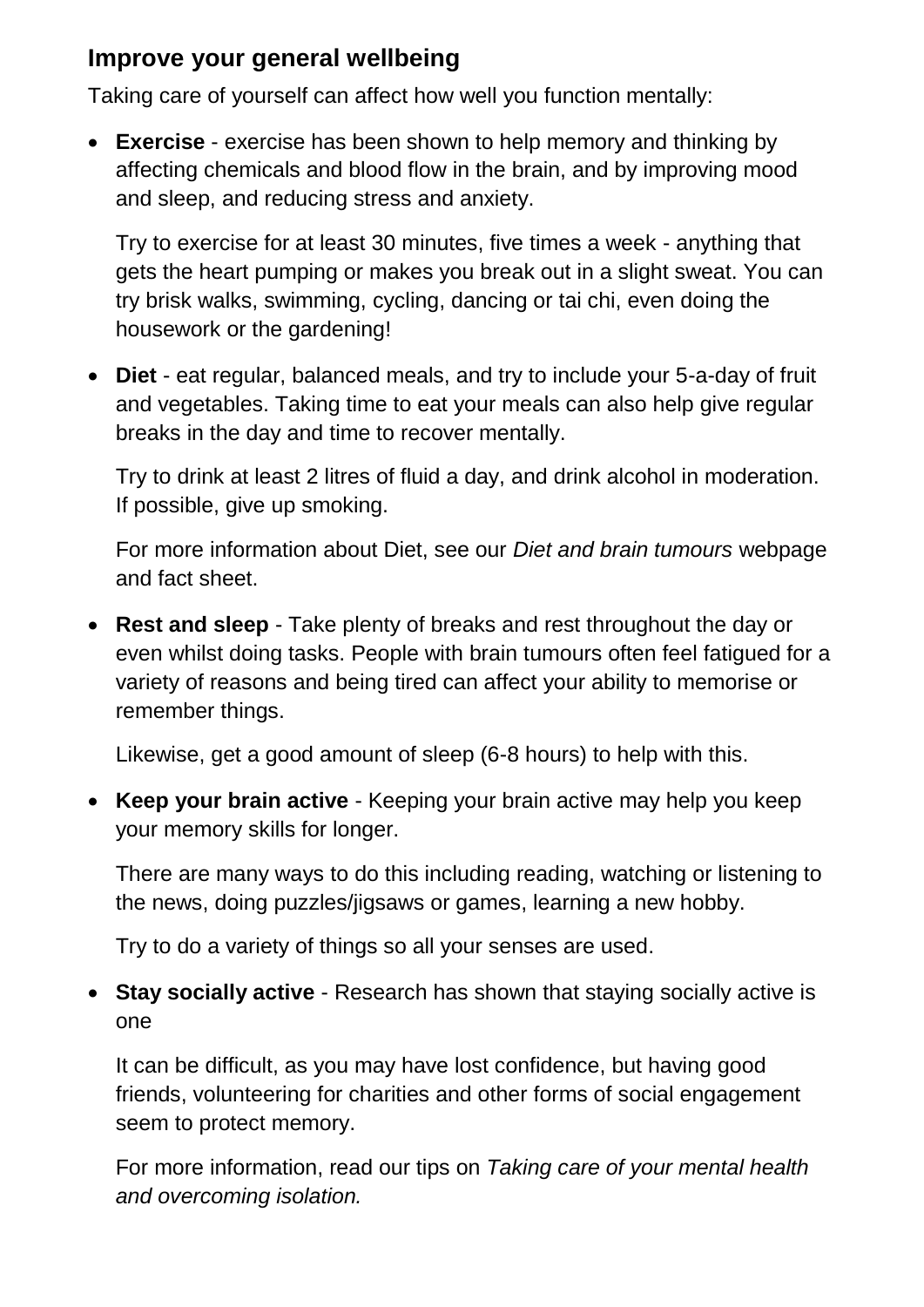**Relaxation** - Stress and worry can make it more difficult to learn or remember things. Finding that you're having difficulties with your memory can then increase the stress and worry. Learning to relax can help to break this vicious cycle.

There are many different relaxation techniques, such as:

- Slow, deep breathing with your belly going in and out, rather than your chest; or with your eyes shut, concentrating on your breathing
- Progressive muscle relaxation where you lie down and tense, hold and relax different sets of muscles, gradually working from your feet up to your head
- Guided imagery where you imagine yourself somewhere peaceful and relaxing
- Listening to relaxing music or sounds, such as waves.

## **Get help**

- **From friends and family** Talk to them about the memory difficulties you have, how it makes you feel and how they can help. They can help you practise memory techniques, or prompt you about the technique, if you're having problems remembering something.
- **From healthcare professionals** Speak to your healthcare team. They may be able to refer you to a neuropsychologist or clinical psychologist, who can run various tests to see exactly how your memory is affected and help work out ways to reduce the effect on your everyday life.
- **From our Information and Support Line** 0808 800 0004 or [support@thebraintumourcharity.org](mailto:support@thebraintumourcharity.org) We are here to help in any way we can.

# **Helpful resources**

## **Alzheimer's Society**

Being diagnosed with a brain tumour doesn't mean that you'll experience dementia. However, you may find some of the resources offered by the Alzheimer's Society helpful.

Alzheimer's Society is the leading support and research charity for those affected by dementia. Their website contains information about memory loss.

alzheimers.org.uk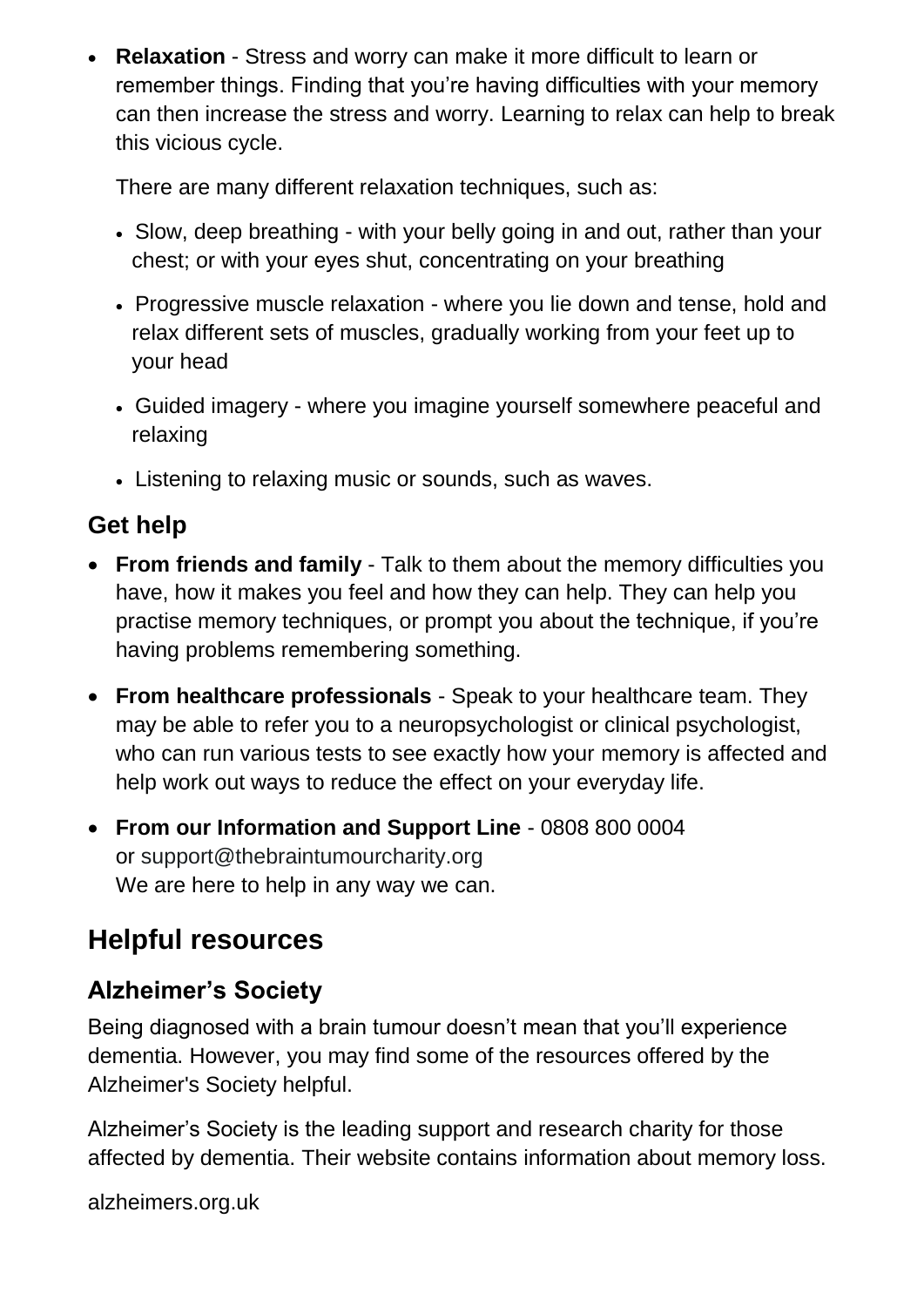## **Getting your affairs in order**

If you're affected by memory problems, you may want to get your affairs in order. You may want to choose who will be your legal carer, or you may want to set aside funds for your children's education or future.

For more information, see our *[Getting your affairs in order](https://www.thebraintumourcharity.org/understanding-brain-tumours/living-with-a-brain-tumour/getting-your-affairs-order/)* webpage.

# **What if I have further questions or need other support?**

You can contact our Information and Support Team in the following ways:

- Call 0808 800 0004 (free from landlines and most mobiles including 3, O2, EE, Virgin and Vodafone)
- Email: [support@thebraintumourcharity.org](mailto:support@thebraintumourcharity.org)
- Live Chat: Get in touch with us online via thebraintumourcharity.org/live-chat
- Join one or more or our closed Facebook groups: [bit.ly/FBSupportGroups](https://www.thebraintumourcharity.org/get-support/online-support/facebook-support-groups/)
- Website: thebraintumourcharity.org/getsupport

## **Disclaimer**

This resource contains information and general advice. It should not be used as a substitute for personalised advice from a qualified specialist professional. We strive to make sure that the content is accurate and up-todate, but information can change over time.

Patients must seek advice from their medical teams before beginning or refraining from taking any medication or treatment.

The Brain Tumour Charity does not accept any liability to any person arising from the use of this resource.

# **About this information resource**

The Brain Tumour Charity is proud to have been certified as a provider of high quality health and social care information by The Information Standard – an NHS standard that allows the public to identify reliable and trustworthy sources of information.

Written and edited by our Information and Support Team, the accuracy of medical information in this resource has been verified by leading health professionals specialising in neuro-oncology.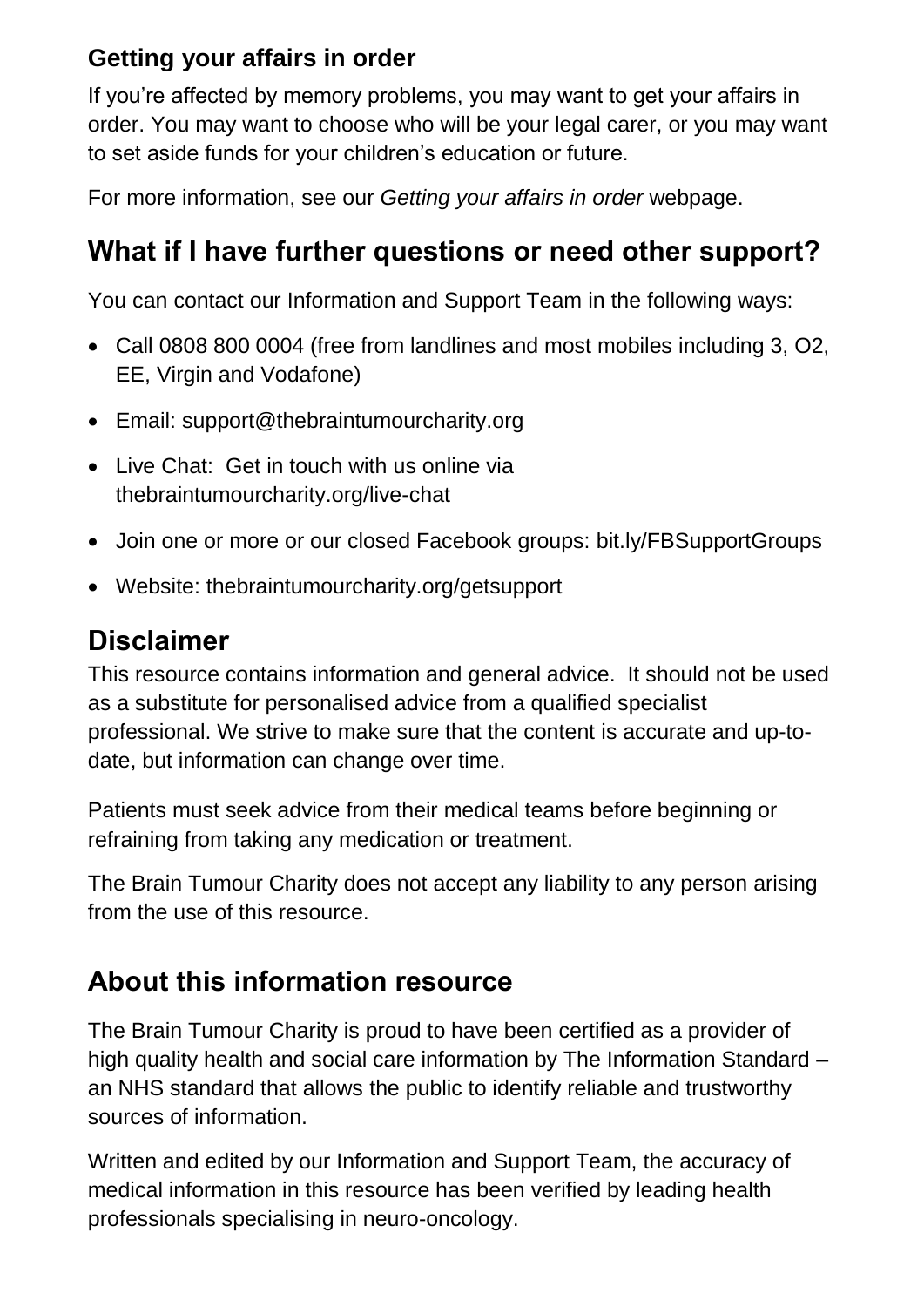Our information resources have been produced with the assistance of patient and carer representatives and up-to-date, reliable sources of evidence.

We hope that this information will complement the medical advice you have already been given. Please do continue to talk to your medical team if you are worried about any medical issues.

If you would like a list of references for any of our information resources, or would like more information about how we produce them, please contact us.

We welcome your comments on this information resource, so we can improve. Please give us your feedback via our Information and Support Team on **0808 800 0004** or [support@thebraintumourcharity.org](mailto:support@thebraintumourcharity.org)

# **About us**

The Brain Tumour Charity is at the forefront of the fight to defeat brain tumours and is the only national charity making a difference every day to the lives of people with a brain tumour and their families. We fund pioneering research worldwide, raise awareness of the symptoms and effects of brain tumours and provide support for everyone affected to improve quality of life.

We wouldn't be able to make the progress we have without the incredible input we receive from you, our community.

Whether it's reviewing our information resources, campaigning for change, reviewing research proposals or attending cheque presentations, everything you do helps to make the difference.

To find out more about the different ways you can get involved, please visit [thebraintumourcharity.org/volunteering](https://www.thebraintumourcharity.org/get-involved/volunteering/)

We rely 100% on charitable donations to fund our vital work. If you would like to make a donation, or want to find out about other ways to support us including leaving a gift in your will or fundraising through an event, please get in touch: Visit [thebraintumourcharity.org/get-involved,](https://www.thebraintumourcharity.org/get-involved/) call us on 01252 749043 or email<fundraising@thebraintumourcharity.org>